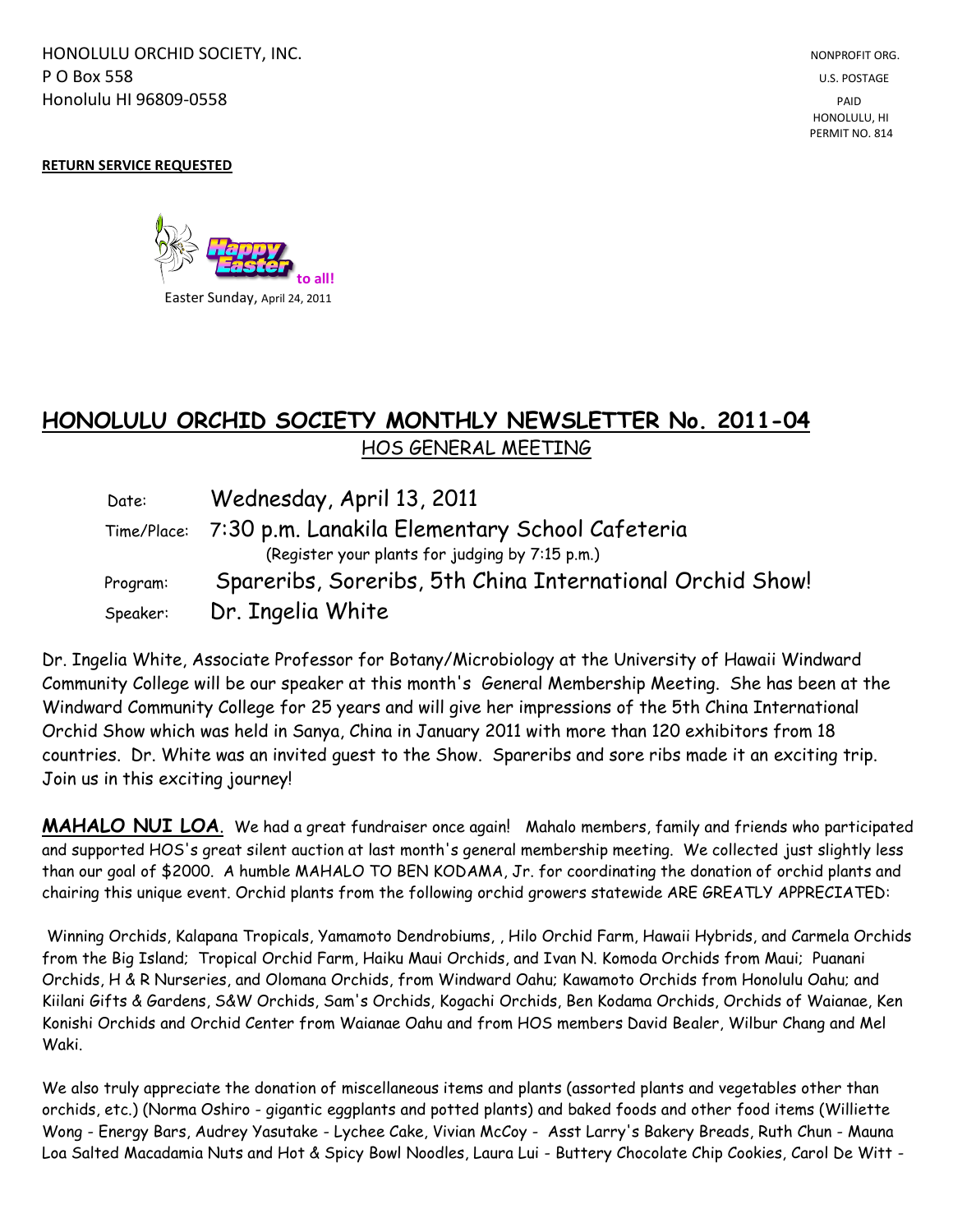Mocha Instant Coffee Packets, and Bill & Hilda Takamatsu - Namasu) and by those who remain anonymous and to those who signed the donor sheet (H&R Nurseries, Masa Chen of Orchids of Waianae) in support of this fundraiser. We also thank the Refreshment Committee and following members who brought in goodies to share with those in attendance at our March meeting - Audrey Yasutake - Lychee Cake; Laura & Hilton Lui - Savory Cornbread; Jackie Lai - Okinawan Sweet Potato & Seedless Red Grapes, Charlotte Yamamoto - Baked Mountain Apple Pie, Diane Wong - Fresh Cut Apple Sections and Refreshment Committee - Tuna Salad and Turkey & Cheese Mini Sandwiches, POG Juice and Water.

## **March 2011 Culture Awards were given to:**

1st Place - Slc Circle of Life 'A Little Pizazz', owner - Nuuanu Orchids 2nd Place - Ctt Cherry Blast, owner - David Bealer 3rd Place - Medidcalcar dedorata, owner - Wilbur Chang Congratulations to all!

**ORCHID SHOWS.** The Kunia Orchid Society and the Windward Orchid Society simultaneously opened orchid shows on the same dates this year during the period March 18, 2011 to March 20, 2011. It was a challenge to support both shows and appreciation is acknowledged to those who turned out to give support to the HOS.

**KUNIA ORCHID SOCIETY's 57th ANNUAL KUNIA SHOW AND PLANT SALE** - Driving in to quiet Wahiawa and up California Avenue, the hustle and bustle of the Kunia Orchid Society opened the first orchid show of 2011. Honolulu Orchid Society was honored with an award of First Place for Large Display (\$150).

We thank Williette Wong, Carol De Witt, Mei Lin Wong-Gary, Vivian McCoy, Mel Waki, Inez Brunson, Bonnie Mathews, Roy Andrade, Charlotte Yamamoto, Calvin & Sherry Abe, Diane Wong and Clem Roldan for helping to set up and breakdown of our display and Ruth Chun, Ikaika Peltier and George Peltier who also helped with the breakdown. We also thank Williette Wong, , Inez Brunson, Calvin & Sherry Abe, R. "Fern" & Kim Fernandez, Roy Andrade, Charlotte Yamamoto, Carol De Witt, Pam Waki, Clem Roldan, Bill & Hilda Takamatsu, C. S. Sato, Ruth Chun and Vivian McCoy for sharing your blooming orchid plants and greeneries in the display. Congratulations to **Calvin & Sherry Abe** for winning the **Mayor's Trophy for Best in Show**. Trophies were presented to the following in our display:

**Best in Show (Mayor's Trophy)** and **Best White Dendrobium in Show**  Plant - Den. Paul Paquette 'Calvin T. Abe' Owner: Calvin & Sherry Abe **Best Lavender Dendrobium in Show** Plant - Den. Big Alex x Silver Wings, Owner: Bill & Hilda Takamatsu **Best Yellow Phalaenopsis in Show** Plant - Dtps. I-Hsin Cinderella, Owner: Williette Wong **Best Vanda in Show** and **Best Semi-Terete in Show** Plant - V. Yuuko Iso-Sumida 'Ted Sumida', Owner: Pam Waki **Best Epidendrum in Show** Plant - Epi. Pacific Sunset, Owner: Roy Andrade **Best Oncidium in Show** Plant - Brsdm. Lillian Oka 'Lillian', Owner: Calvin & Sherry Abe **Best Paphiopedilum in Show** Plant - Paph. Duduesclin, Owner: Williette Wong **Best Multi-Floral Paphiopedilum in Show** Plant - Paph. Michael Koopowitz, Owner: Kim Fernandez HOS judges granted the following merit awards:

Phal. Chian Xen Pearl 'HJ' AM HOS (81.0 pts) - Owner: Penny's Orchids Pahl. Chian Xen Mammon AM HOS (81.0 pts) - Owner: Penny's Orchids Den. Forty Niner 'Susan' AM HOS (81.6 pts) and CCM HOS (85.0 pts) - Owner: Calvin Kumano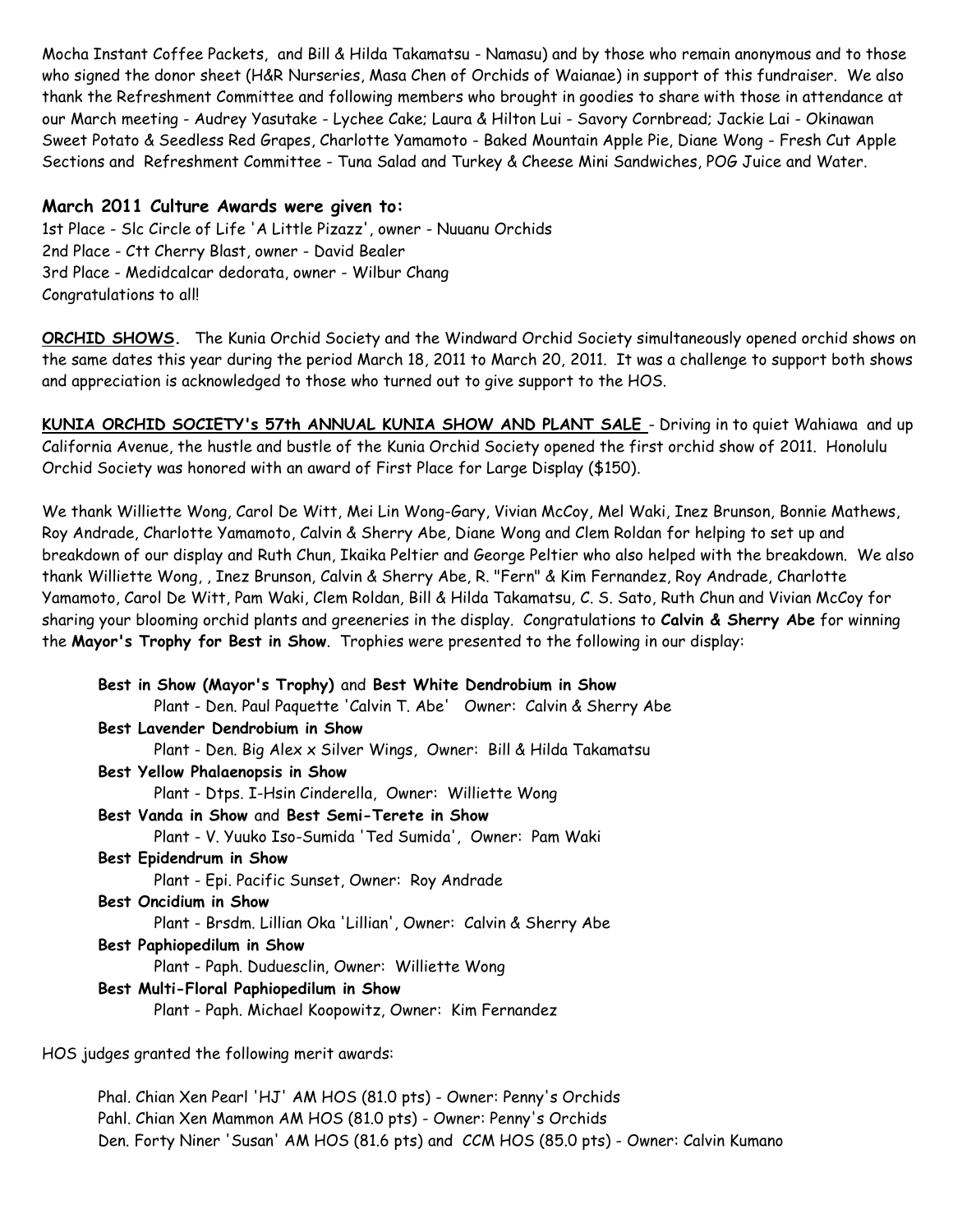**WINDWARD ORCHID SOCIETY 31st ANNUAL ORCHID SHOW AND PLANT SALE "Orchid Mania"** The second orchid show of the year 2011 was held on the Windward side of the island of Oahu. Honolulu Orchid Society participated by setting up a table display and was honored with 3rd Place Table Top Display Award (\$20). We thank Dr. Ingelia White, Ben Kodama, Jr., David Bealer, Margaret Lin, and Marisa Maemori for helping to set up our display and to Ingelia and Ben for the breakdown of the display. We also thank Ingelia White, Frank Thrall, Kodama Orchids, Pam Waki, David Bealer, and Margaret Lin for sharing your blooming orchid plants and Pele's "hair" in the display. Trophies were presented to the following in our display:

**Best Yellow Cattleya in Show** Plant - Blc. Ports of Paradise 'Yun Pou', Owner: Pam Waki **Best Nobile Dendrobium in Show** Plant - Den. Forty Niner 'Susan', Owner: Pam Waki **Best Vandaceous in Show** and **Best Strap Leaf Vanda in Show** Plant - V. Rober's Delight 'Kong' AM AOS/HOS, Owner: Pam Waki **Best Multigeneric in Show**

Plant - Ppv. Golden Peacock 'Orange Beauty', Owner: Pam Waki

## **CONGRATULATIONS TO ALL!**

**" " " " " " " " " " " " " " " " " " " " " " " " " " " " " " " " " " " " " " " " " " " " " " " " " " " " " " " " " "** 

**2011 HOS MEMBERSHIP!** - Absolutely **LAST CALL!** 2010 membership expired December 31, 2010. 2011 HOS Membership Application Form is on page 4 of this newsletter; or see Carol De Witt at the General Meeting for a form. Please return completed form with current mailing address and other information as requested (include the mailing label from your newsletter or journal) with your check made payable to Honolulu Orchid Society and mail to HOS Membership Committee, P O Box 558, Honolulu HI 96809-0558. Voluntary donations are graciously appreciated. **Thank you to the members who have submitted their 2011 membership renewals. IF WE DON'T RECEIVE YOUR MEMBERSHIP FEES, YOUR NAME WILL BE REMOVED FROM THE MAILING LIST.**

**MORE UPCOMING 2011 ORCHID SHOWS! -**

 **SUPPORT YOUR SOCIETY THROUGH VOLUNTEERING YOUR TIME AND LABOR!** If you need help with getting your plants to the shows, call Carol De Witt at 845-3749 or 845-1494 (leave message with name/phone number) so that arrangements can be made.

**ORCHID SOCIETY OF MANOA 2011 ORCHID SHOW AND PLANT SALE**. Due to renovations at Noelani Elementary School, there will be NO SHOW AND PLANT SALE this year at the school; however they will be holding a **ONE-DAY PLANT SALE ON SATURDAY, APRIL 30, 2011 FROM 8 AM TO 2:30 PM AT ST. PIUS X CHURCH IN MANOA, 2821 LOWREY AVENUE (one block past Safeway Manoa).** They will be back at the school in 2012.

**AIEA ORCHID CLUB, INC. 30th ANNUAL ORCHID SHOW & PLANT SALE.** Scheduled for Friday and Saturday, June 10 & 11, 2011 from 9 am to 6 pm (Chicken Sale Saturday only from 9 am to 2 pm) and Sunday, June 12, 2011 from 9 am to 3 pm (plant sales close at 2 pm on Sunday) at Aiea Elementary School Cafeteria, 99-3370 Moanalua Road, Aiea (mauka of Aloha Stadium). More info to follow.